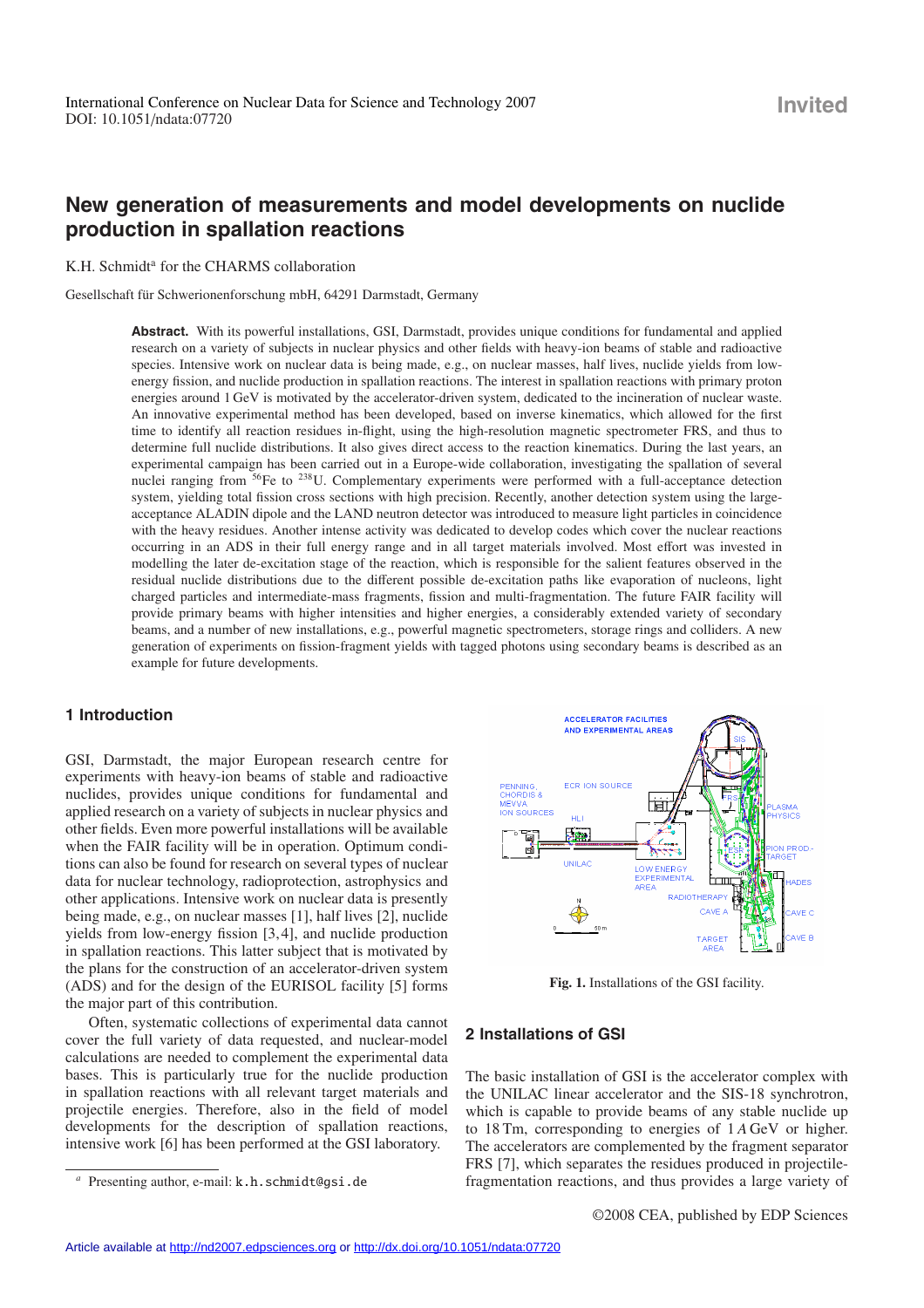|  |  |  |  | Table 1. List of key reactions studied at the fragment separator. |
|--|--|--|--|-------------------------------------------------------------------|
|  |  |  |  |                                                                   |

|                     |        | energy in                   |
|---------------------|--------|-----------------------------|
| projectile          | target | projectile frame            |
| $238$ <sub>II</sub> | p, d   | $1$ GeV, $2$ GeV            |
| 208Ph               | p, d   | $0.5$ to $2 \,\mathrm{GeV}$ |
| 197Au               | p      | $0.8 \,\mathrm{GeV}$        |
| 136Xe               | p      | $0.2$ to $1 \,\mathrm{GeV}$ |
| $^{56}$ Fe          | p, d   | 0.3 to 1.5 GeV              |

secondary beams of radioactive species in the same energy range as the primary beams. Dedicated detectors and the largeacceptance dipole magnet ALADIN, mounted in Cave C, as well as the storage ring ESR are important experimental installations for the research on nuclear data.

# **3 Experiments on spallation reactions**

Traditionally, experiments on spallation reactions have been performed by bombarding the material of interest by the highenergetic light projectiles. However, this approach has a severe drawback: the spallation residues are produced with very low kinetic energies, such that most of them do not escape from the target. Information on the residue production was obtained by recording the gamma activity after irradiation. However, short-lived nuclides decay, before they can be measured. Using the installations of GSI, Darmstadt, the reaction kinematics could be inverted. The nucleus of interest was used as a projectile, impinging on a liquid hydrogen target. This novel experimental approach allowed for the first time to identify all reaction residues in-flight. It also gives direct access to the reaction kinematics.

### **3.1 Nuclide production yields and velocity distributions**

Since several years, an experimental campaign is being pursued in a French-Spanish-German collaboration on measuring the individual nuclide yields in spallation reactions for a number of key reactions. For this purpose, the fragment separator is used as a high-resolution magnetic spectrometer, see figure 2. All spallation residues are identified in nuclear charge *Z* and mass number *A*. In addition, their velocity distributions are determined, which are sensitive to the production mechanism.



**Fig. 2.** Schematic view of the fragment separator and the most important detector equipment.



**Fig. 3.** Overview on the nuclide production cross sections measured at the fragment separator for the four systems indicated at the energy of 1 *A* GeV on a chart of the nuclides. The colours indicate the production cross sections as defined in the colour scale.

The spallation reactions of a series of projectiles have been studied over an energy range between 0.2 and 2 GeV, counted in the frame of the heavy projectile, see table 1. The measured nuclide cross sections at the energy of 1 GeV are shown in figure 3. Some systematic trends can be observed. While fission is dominant for <sup>238</sup>U, it contributes only little for 208Pb and practically disappears for the lighter systems. The spallation-evaporation residues mostly populate the elements close to the projectile and die out around 15 elements below. When covered in the experiment, also sizeable production of light and intermediate-mass fragments is observed, leading to a continuous population of all elements below the projectile. Also some production up to 2 elements above the projectile by charge-pickup reactions is observed.

The longitudinal velocity distributions of these fragments were determined as well with high precision. Figure 4 shows the result for light fragments produced with a  $^{136}$ Xe beam. By including data measured with heavier targets, the bombarding energy in the centre-of-mass systems varies over a large range.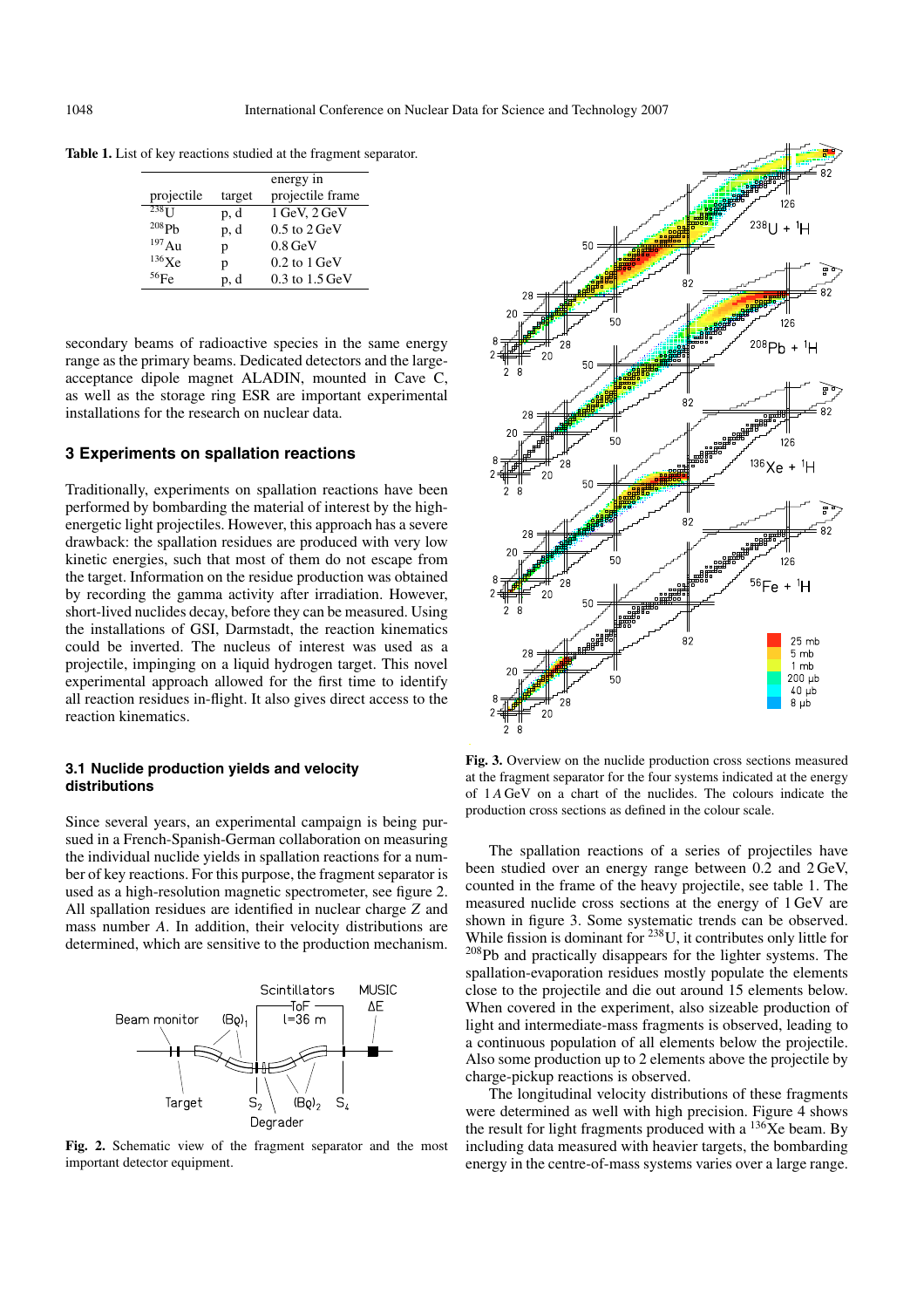

**Fig. 4.** Longitudinal velocity distributions of light projectile fragments in the projectile frame emitted with transversal angles below 15 mr [8, 9]. The bombarding energies of the three systems indicated are 1, 35.5 and 82.2 GeV, respectively.

The measured longitudinal velocity distributions for these light and intermediate-mass fragments have characteristic shapes, consisting of a double-humped and a single-humped component. The relative weight of the double-humped distribution, which is consistent with a binary decay of a heavy system close to the projectile, decreases with increasing bombarding energy and increasing fragment mass. The singlehumped distribution is consistent with a multifragmentation process. Thus, the longitudinal velocity distributions allow distinguishing these two processes, which both populate the lower part of the U-shaped mass distribution.

#### **3.2 Total fission cross sections**

The angular acceptance of the fragment separator covers all or at least great part of the spallation-evaporation residues. Spallation-fission products, however, are only transmitted when the fission direction is close to the beam direction, and thus the transmission losses are important. Therefore, a fullacceptance set-up was used to determine the total spallationfission cross sections with higher precision, see figure 5.



**Fig. 5.** Set up for full-acceptance measurements of total spallationfission cross sections.

The target is surrounded by two ionization chambers that allow discriminating reactions in other layers. The double ionization chamber and the TOF wall register the two fission fragments in coincidence.

**Table 2.** Total fission cross sections in mb determined with the fullacceptance set up compared with previous results. The energy is given in the frame of the heavy nucleus. For the values given in green\*, the beam energies were slightly different.

| reaction                   | full-<br>acceptance<br>set up $[12]$ | <b>FRS</b>      | Prokofiev<br>[10] | Kotov<br>et al. $[11]$ |
|----------------------------|--------------------------------------|-----------------|-------------------|------------------------|
| $^{208}Pb+$ <sup>1</sup> H |                                      | $232+33$        |                   |                        |
| $500$ MeV                  | $146+7$                              | [13]            | 112               |                        |
| $^{208}Pb+^2H$             |                                      |                 |                   |                        |
| $1000 \,\mathrm{MeV}$      | $203+9$                              |                 |                   |                        |
| $^{238}$ U+ <sup>1</sup> H |                                      |                 |                   |                        |
| 545 MeV                    | $1490 \pm 100$                       |                 | 1360              | $1491 \pm 78$ *        |
| $^{238}U+^{1}H$            |                                      | $1530 \pm 200*$ |                   |                        |
| 935 MeV                    | $1550 \pm 100$                       | [14]            | 1270              | 1489±64*               |
|                            |                                      |                 |                   |                        |

The available results are compared in table 2 with the systematics of Prokofiev [10], and with a recent elaborate experiment [11] performed in normal kinematics. The sum of the individual fission-fragment cross sections measured at the FRS for  $238$ U+<sup>1</sup>H are consistent, while there is a discrepancy for  $208Pb+$ <sup>1</sup>H, which is not yet understood.

#### **3.3 Light-charged-particle emission**

Recently, the SPALADIN set up has been developed, allowing for the detection of heavy spallation residues in coincidence with light particles [15, 16]. The SPALADIN set up (figure 6) is based on the large-acceptance dipole magnet (ALADIN) coupled with a multitrack and multisampling time projection chamber (TPC MUSIC IV).



**Fig. 6.** Schematic view on the SPALDIN experimental set up.

This more exclusive experiment aims to separate the intranuclear cascade phase from the de-excitation phase of the spallation reaction.

## **4 Model developments**

The ABLA code, developed at GSI, has proven to be quite successful in modelling the evaporation and the major fission processes in the de-excitation stage of the spallation reaction [17]. However, the production of intermediate-mass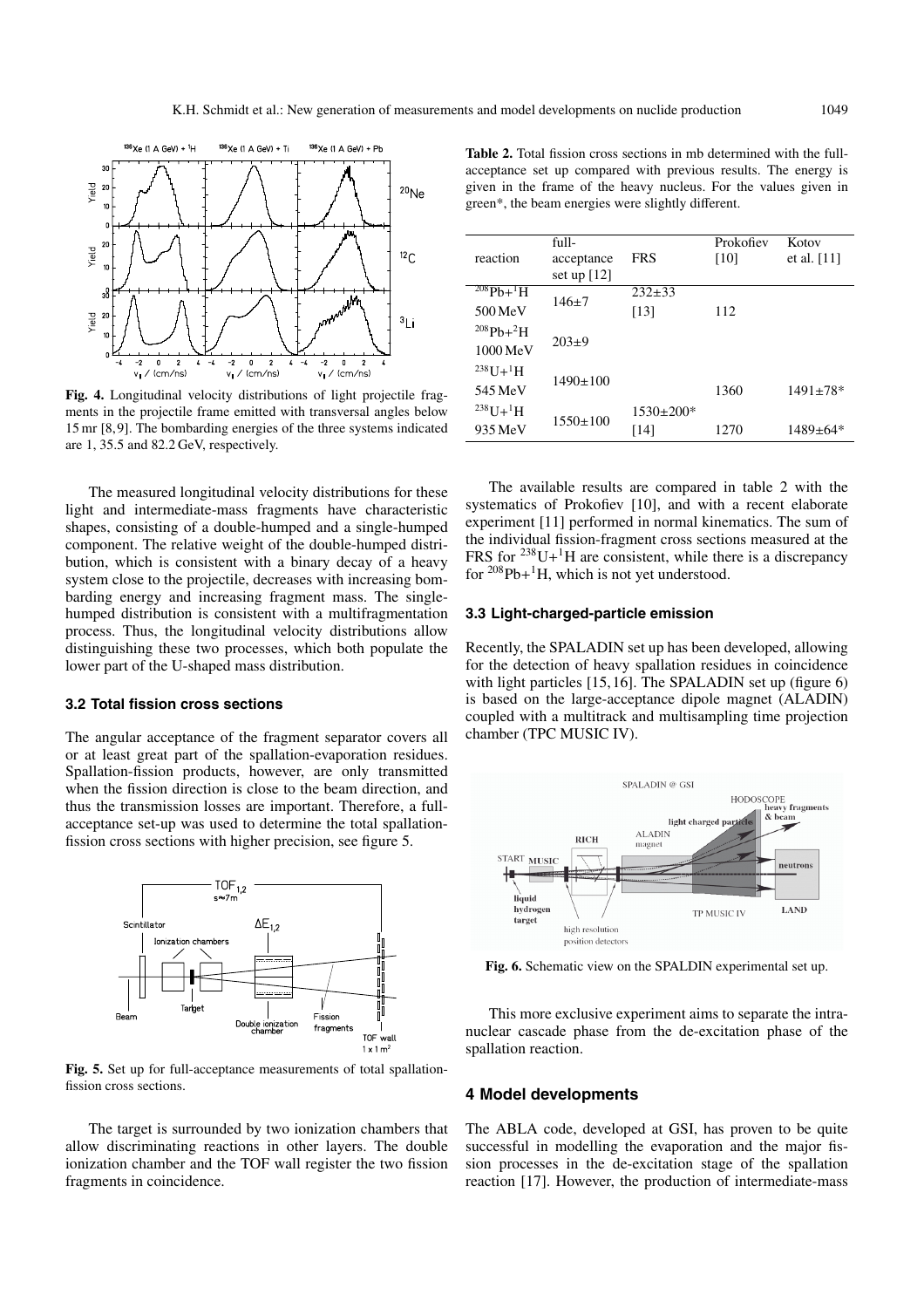fragments was severely underestimated [18], because very asymmetric binary emission and simultaneous break-up were not considered. These processes have been included in the new version ABLA07. Also the treatment of the dynamics of the fission process has been improved.

#### **4.1 Extension of evaporation to heavier masses**

As already discussed by Moretto [19], there is a finite probability for binary mass splits covering the mass range between the major, predominantly symmetric fission, and the evaporation of nucleons and light charged particles. The characteristics of these processes is a continuous transition between evaporation and fission. Previous approaches treat these processes either as very asymmetric fission (e.g., GEM-INI [20]) or as evaporation of fragments (e.g., GEM2 [21]). In the new version of the code (ABLA07), an extension of evaporation to higher masses, up to the Businaro-Gallone maximum has been implemented. The emission barriers are based on a realistic nuclear potential [22], leaving no adjustable parameter. In addition, the angular momentum is treated explicitly in the evaporation process. More details can be found in refs. [6, 23].

### **4.2 Multifragmentation**

If the excitation energy of a system exceeds a certain limit, the yields of intermediate-mass fragments increase, and the emission times are too short to be compatible with the assumption of sequential emission. Also the kinematic properties show clearly specific features (see fig. 4). Different theoretical approaches and the experimental data are consistent with a mass distribution following a power law with an exponent of about 2. Simultaneous break-up has been implemented in ABLA07 for initial excitation energies above  $E/A \approx 3$  MeV following this idea. This value can easily be reached, e.g., in the spallation of light nuclei like iron by 1 GeV protons. The fragments are produced with a freeze-out temperature of 5.5 MeV. More details are again given ref. [6]

## **4.3 Fission dynamics**

The treatment of fission dynamics has been implemented in a more consistent way. The initial deformation of the prefragment after the INC phase is considered when calculating the fission transients. This leads to appreciably shorter fission delays in the spallation-fission reactions of nuclei with prolate deformation. Particle emission on the path from saddle to scission and after scission are calculated explicitly. More details are given in ref. [4].

### **4.4 Structural effects in fission**

The macroscopic-microscopic approach developed in ABLA, which models the influence of shell effects on the fission process, has been refined. The features of multi-modal fission of all actinides from energies around the fission barrier up to higher energies, at which shell effects disappear, are well



**Fig. 7.** Overview on the nuclide production cross sections calculated with ABRABLA07 for the four systems indicated at the energy of 1 *A* GeV on a chart of the nuclides. The colours indicate the production cross sections as defined in the colour scale.

described with a common set of parameters. More details are given in ref. [4].

A good description of the fission process for many systems in an extended region of the chart of the nuclides and over a large excitation-energy range is mandatory for a realistic prediction of spallation-fission residue cross sections, because they result from a superposition of many fissioning systems.

## **5 Benchmark**

As a benchmark, the nuclide distributions of the systems shown in figure 3 are compared in figure 7 with ABRABLA07. In this code, the collision phase is described in the abrasion formalism by ABRA07 [24]. The results demonstrate a high degree of similarity with the experimental data. The features of spallation-evaporation residues, spallation-fission products and intermediate-mass fragments, mostly determined by ABLA07, resemble the experimental results. It may be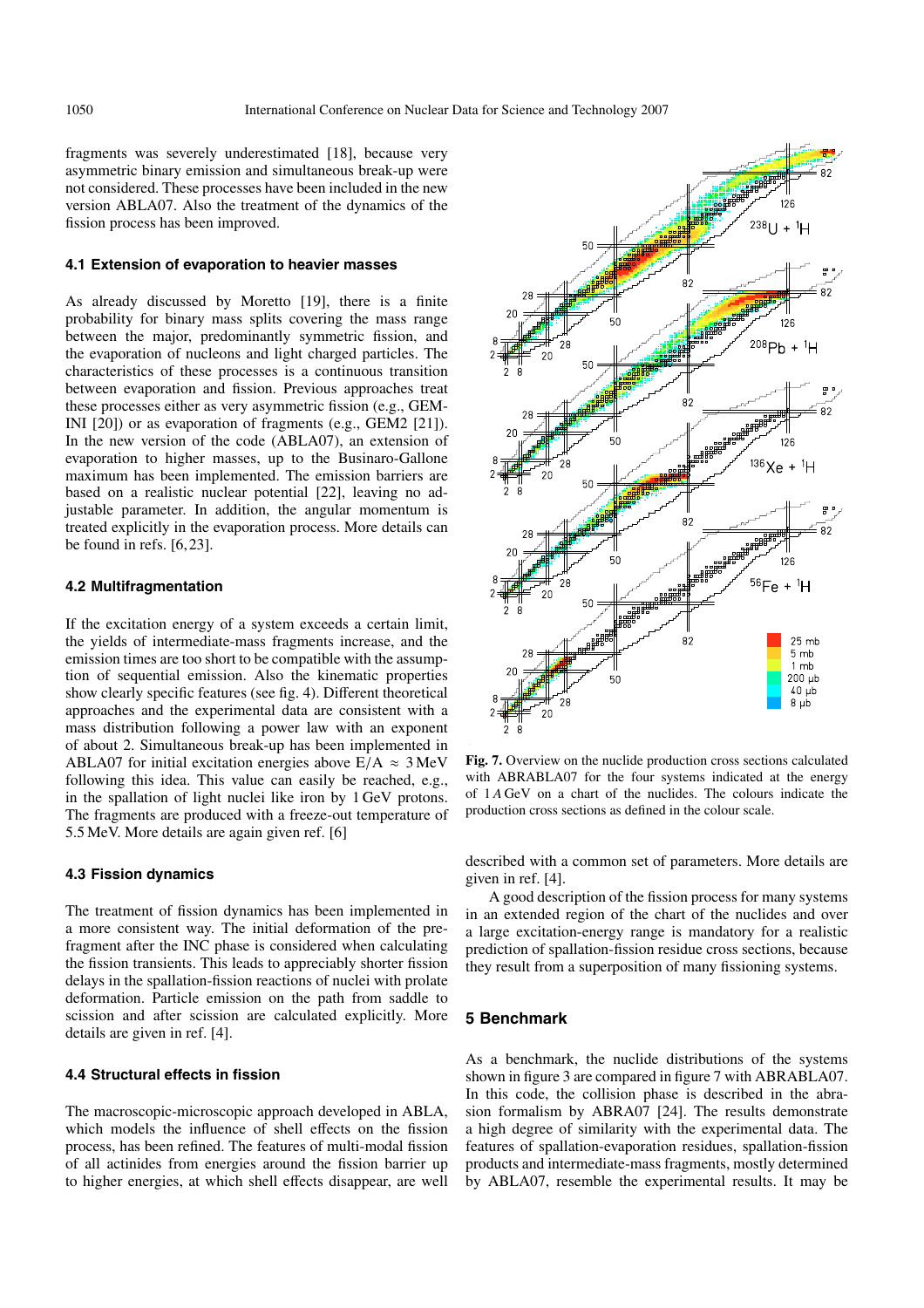concluded that the variations of the nuclide yields with the mass of the system are well reproduced by ABRABLA07.

The calculated variation of the spallation process with bombarding energy can be compared with excitation functions of specific nuclides measured in activation experiments, which cover a large energy range with an important number of steps. Such a comparison has been performed by Titarenko et al. [25], proving that already the previous version of ABLA reproduced the heavy spallation products and the yields in the main fission region with good quality.



**Fig. 8.** Measured excitation function of <sup>24</sup>Na produced in the reaction  $^{209}Bi + p$  [25] compared with the previous ABRABLA version and the new code ABRABLA07.

Figure 8 allows a closer view on the threshold behaviour in the production of intermediate-mass fragments by comparing the excitation function of <sup>24</sup>Na from the reaction <sup>209</sup>Bi + p, measured by gamma-spectroscopy [25], with the previous and the new version of ABRABLA. Obviously, including the production of intermediate-mass fragments by evaporation and simultaneous break-up has essentially improved the agreement with the data in this mass range.

The new accelerator facility FAIR [26], planned by GSI, is dedicated to research with ion and antiproton beams. It will be an outstanding instrument for research on the properties of matter in the dimensions of atoms, nuclei and sub-nuclear particles. The future FAIR facility will provide primary beams with higher intensities and higher energies and a considerably extended variety of secondary beams. In addition, a number of new installations, e.g., powerful magnetic spectrometers, storage rings and colliders will be available, see figure 9. This will also substantially improve the conditions for experiments on nuclear data. A few specific aspects will be presented in more detail.

# **6 FAIR**

## **6.1 Secondary beams**

Due to the higher beam intensities and a new fragment separator with larger acceptance, the variety of secondary beams will be considerably extended, see figure 10, providing excellent conditions for research on the properties of exotic nuclei. The secondary beams cover all known nuclides and extend far to the neutron-rich side.

# **6.2 The R3B set-up**

The experimental set-up for reaction studies with relativistic radioactive beams (R3B) will be equipped with two magnetic



**Fig. 9.** Installations of the FAIR project of GSI.



**Fig. 10.** Estimated intensities of secondary beams at FAIR given in a colour code according to the scale indicated. The full line denotes the limits of nuclides observed up to now.



**Fig. 11.** The R3B experimental set-up.

spectrometers with large acceptance and high resolution, respectively, see figure 11. It will allow for the identification of heavy residues and a simultaneous measurement of neutrons, light charged particles and gammas.

## **6.3 Fission experiments in ELISe**

In spite of intensive efforts, the development of fission experiments over many decades has not yet been able to determine the nuclide yields with full resolution in mass number and nuclear charge over the whole mass range for fissioning